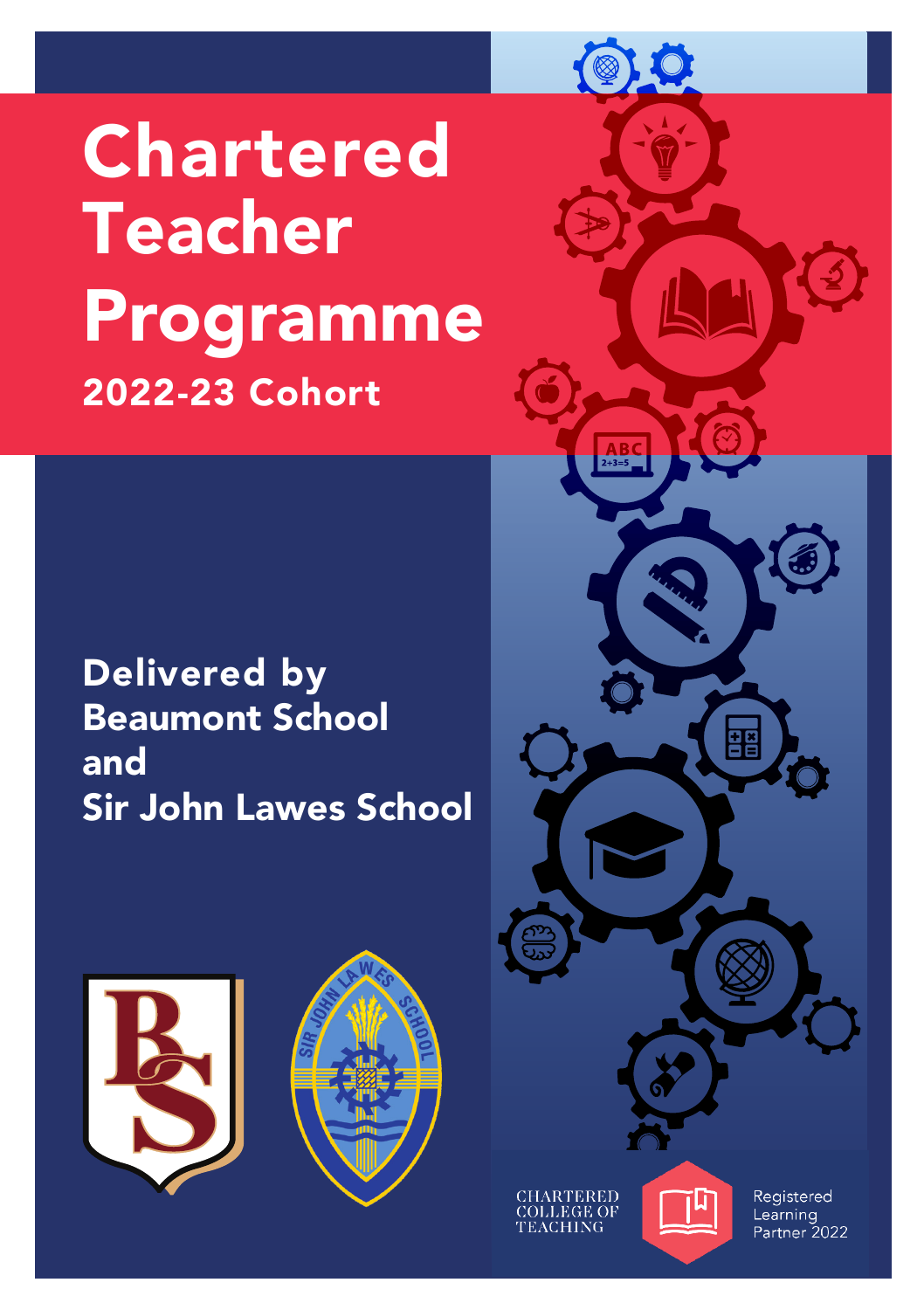Chartered Teacher Programme 2022-23 Delivered by Beaumont School and Sir John Lawes School

### WHAT IS THE CHARTERED TEACHER PROGRAMME?

The Chartered Teacher Programme is a pathway to gaining Chartered Teacher Status. It offers recognition to effective teachers, develops their expertise and celebrates excellence in the classroom. Assessment and accreditation are carried out by the Chartered College of Teaching.

We are proud that Beaumont School and Sir John Lawes School work in partnership with the Chartered College to offer this prestigious programme to teachers across Hertfordshire and the surrounding area. Having seen its impact on our previous participants, we know that it is empowering, rigorous and intellectually stimulating.

This leaflet outlines our approach to the Chartered Teacher Programme and Certificate in Evidence-Informed Practice. It should be read in conjunction with the Chartered College's brochure, which provides more detail about the programme itself and is available from the Chartered College website: https://chartered.college/chartered-teacher/

#### **BENEFITS**

Those achieving Chartered Teacher Status will be recognised and accredited for evidence-informed, high quality teaching practice, benefiting the young people they teach. Participation in the programme will also support teachers' understanding of effective classroom practice, research and professional development, without requiring them to occupy a formal leadership position. These benefits accrue not only to individual participants, but also to their schools, because Chartered Teachers share their expertise and have an impact beyond their own classroom, contributing to a culture of learning and research engagement amongst their colleagues.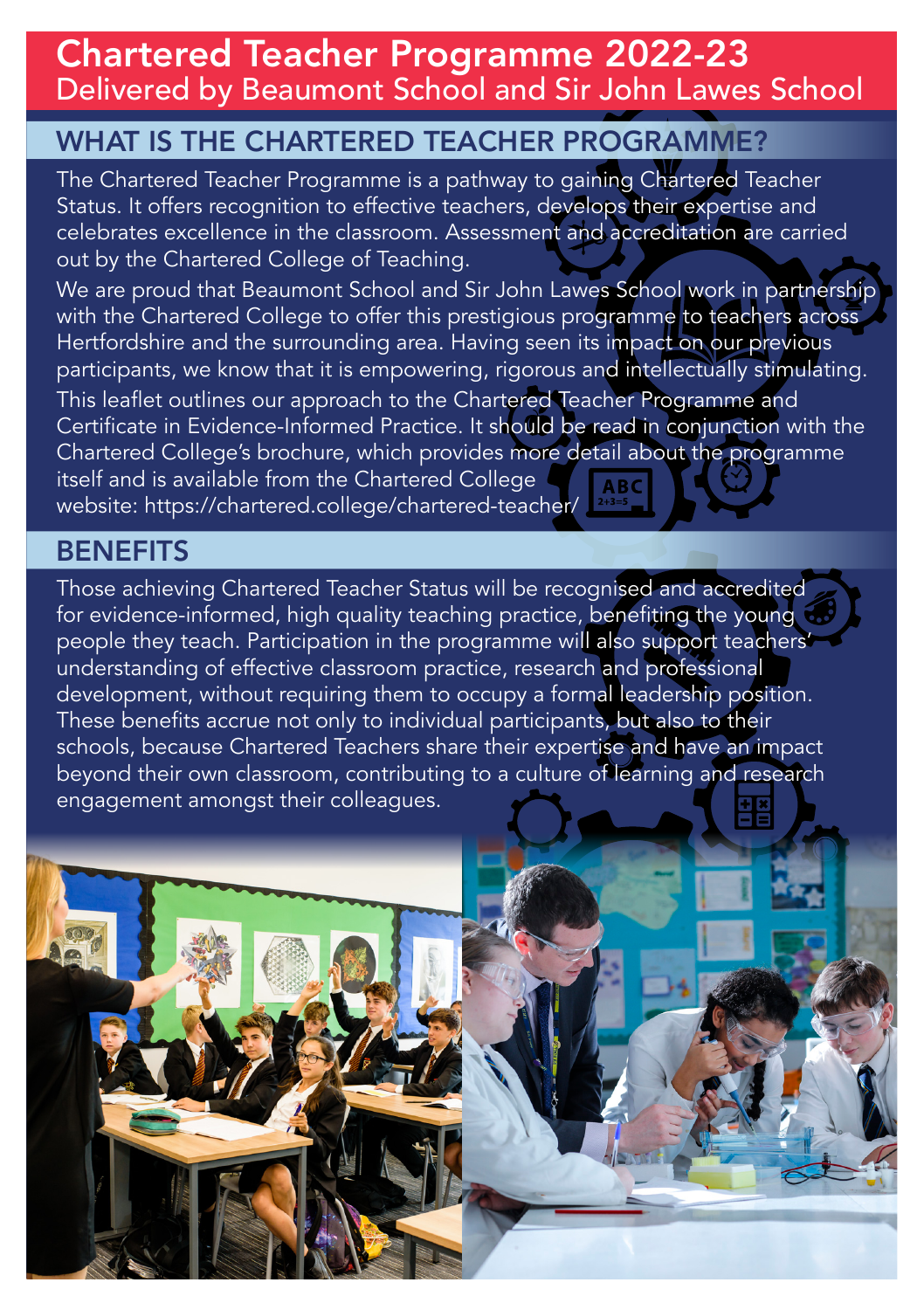## WHO WE ARE

We are a dedicated team of five colleagues from Beaumont and Sir John Lawes Schools. In addition to having experience of delivering the programme, each team member is either a CTeach graduate or has assessed on the programme.

### OUR MODEL

We believe that participants can get the best out of the Chartered Teacher Programme by working as part of a cohort and taking advantage of the opportunities for collaboration and mutual support which this brings. Therefore we offer a structured approach in which we support a group of participants to gain CTeach accreditation over a period of just under 18 months, tackling the different assessments in a logical progression. We provide a blend of face-to-face and online events, delivered by our team, alongside individual mentoring for every participant.

# WHY BECOME CHARTERED WITH US?

In addition to the online information and support offered by the Chartered College with each assessment (details in their brochure), our participants can expect the following:

- Three face-to-face Saturday events, spread throughout the programme
- Webinars to provide additional support
- An experienced mentor
- Feedback on the literature review from an expert in the field
- Access to the CTeach team who can help with questions and concerns
- A collegial experience as part of a local cohort

## FEES AND ELIGIBILITY

The cost of undertaking the Chartered Teacher Programme with us is £845. This includes the Chartered College's registration, assessment and accreditation fees (£634 in total), so everything is covered.

Participants will need to be eligible for and hold full membership of the Chartered College of Teaching from the point of registration until the point of award, and must maintain membership in order to retain Chartered Teacher Status. They will need to have a minimum of three years experience as a practising classroom teacher at the point of final award.

# THE CERTIFICATE IN EVIDENCE-INFORMED PRACTICE

The Certificate is one of the assessments in the Chartered Teacher Programme, which our participants will take first. For teachers who are interested in applying, but who are concerned that the full programme might be too much, we offer the Certificate as a standalone option for £135. Participants who take this route will work alongside the rest of our cohort to submit the Certificate in August 2022. If they wish to opt into the full programme afterwards, we will offer them a place on our next cohort, with the cost of the certificate deducted from the total fee.